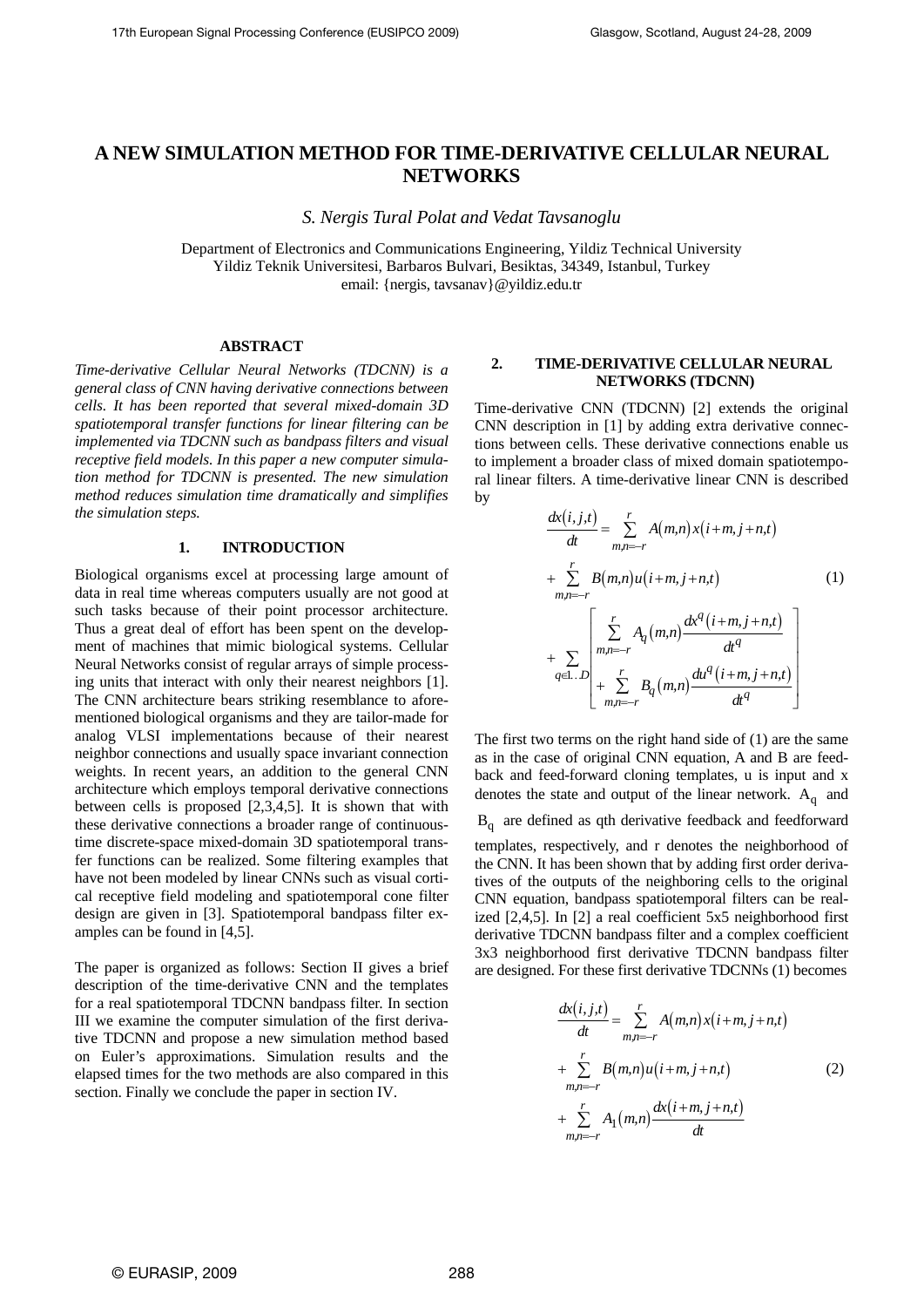The template coefficients of the real TDCNN are given as

$$
A = A_R \begin{bmatrix} 0 & 0 & 0 & 0 & 0 \\ 0 & 0 & \frac{G_{\text{K}C} + G_{\text{K}}}{2} & 0 & 0 \\ 0 & \frac{G_{\text{K}C} - G_{\text{K}}}{2} & 0 & \frac{G_{\text{K}C} + G_{\text{K}}}{2} & 0 \\ 0 & 0 & \frac{G_{\text{K}C} - G_{\text{K}}}{2} & 0 & 0 \\ 0 & 0 & 0 & 0 & 0 \end{bmatrix} + B_R.A_1 \quad (3)
$$

$$
A_{1} = \begin{bmatrix} 0 & 0 & \frac{G_{\text{TC}}^{2} + G_{\text{TS}}^{2}}{4} & 0 & 0 \\ 0 & \left(\frac{G_{\text{XC}}G_{\text{FC}}}{2}\right) & 2a_{0}G_{\text{TC}} & \left(\frac{G_{\text{XC}}G_{\text{TC}}}{2}\right) & 0 \\ -\frac{G_{\text{XC}}G_{\text{TS}}}{2} & 2a_{0}G_{\text{TC}} & \left(\frac{a_{0}^{2} + \frac{G_{\text{XC}}^{2} - G_{\text{TS}}^{2}}{2}\right) & 2a_{0}G_{\text{XC}} & \frac{G_{\text{XC}}^{2} + G_{\text{TS}}^{2}}{4} \right] \\ 0 & \left(\frac{G_{\text{XC}}G_{\text{TC}}}{2}\right) & 2a_{0}G_{\text{TC}} & \left(\frac{G_{\text{XC}}G_{\text{TC}}}{2}\right) & 0 \\ 0 & \left(\frac{G_{\text{XC}}G_{\text{TC}}}{2}\right) & 2a_{0}G_{\text{TC}} & \left(\frac{G_{\text{XC}}G_{\text{TC}}}{2}\right) & 0 \\ 0 & 0 & \frac{G_{\text{TC}}^{2} + G_{\text{TS}}^{2}}{4} & 0 & 0 \end{bmatrix}
$$

$$
B = b(0,0) = 1
$$
 (5)

Where  $A_R$ ,  $B_R$ ,  $G_{XC}$ ,  $G_{XS}$ ,  $G_{YC}$ ,  $G_{YS}$ ,  $a_0$  are real-valued coefficients. The spatiotemporal transfer function of this real TDCNN is obtained as

$$
H_{TDR} = \frac{1}{(p_t - B_R) \left( a_{z_x z_y}^2 - b_{z_x z_y}^2 \right) - A_R \left( a_{z_x z_y} + j b_{z_x z_y} \right)}
$$
  
\n
$$
a_{z_x z_y} = a_0 + \frac{1}{2} \left[ G_{XC} \left( z_x + z_x^{-1} \right) + G_{YC} \left( z_y + z_y^{-1} \right) \right]
$$
  
\n
$$
b_{z_x z_y} = \frac{1}{2j} \left[ G_{XS} \left( z_x - z_x^{-1} \right) + G_{YS} \left( z_y - z_y^{-1} \right) \right]
$$
  
\n(6)

The spatiotemporal amplitude frequency response of this TDCNN is given in Fig. 1.





Figure 1 – Real TDCNN amplitude frequency response

#### **3. DISCRETE TIME SIMULATION OF TDCNN**

To simulate the TDCNN on a computer, it is necessary to use an approximation method for temporal derivatives. The simulation algorithms given so far for the original CNN structure are not suitable for the TDCNN and the only simulation available is given in [3] using MATLAB SIMULINK which, due to the slow nature of SIMULINK, involves a very cumbersome, extremely time consuming and error prone process. The time necessary to process a 30x30 3-D sinusoidal input image is about 30,000 seconds (8.5 hours) on a P4 C2Duo 3GHz, 4GB RAM PC.

The SIMULINK simulation steps involve:

- building one cell of the TDCNN network from the signal- flow graph representation of the (2),
- constructing the TDCNN network by placing the cells and connecting  $3x(2r+1)x(2r+1)$  neighboring cells (total number of elements of the A, B and  $A_1$ ) templates) for each cell (In the general case this number is 75 for the templates of size 5x5. However, this number reduces to 25 for the given templates),
- rearranging the 3-D spatiotemporal input image as a 1-D temporal function of the spatial location of the (i,j)th cell,
- running the SIMULINK model file,
- rearranging the output as a 3-D spatiotemporal output image from each individual cell's 1-D temporal output.

In the following, we introduce a new method which uses Euler approximations for the time derivatives. Equation (2) has temporal derivatives on both sides. Decomposing  $A_1$ template to its center and surround templates and rearranging (2) to have only the first derivative of the cell  $(i,j)$  on the left hand side yields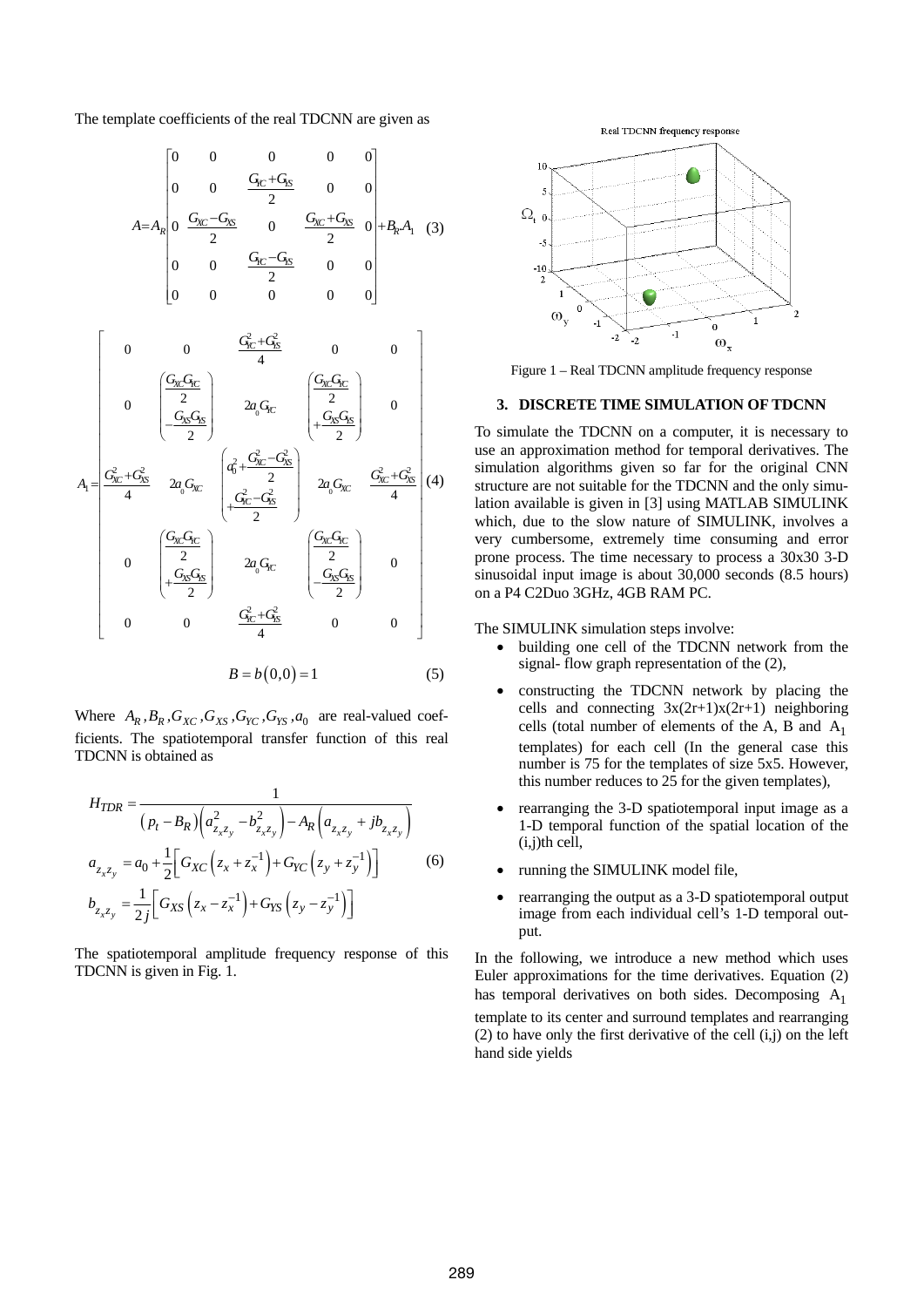$$
[1-A_1(0,0)]\frac{dx(i,j,t)}{dt} = \sum_{m,n=-r}^{r} A(m,n)x(i+m,j+n,t)
$$
  
+ 
$$
\sum_{m,n=-r}^{r} B(m,n)u(i+m,j+n,t)
$$
 (7)

+ 
$$
\sum_{m,n=-r}^{r} \tilde{A}_{1}(m,n) \frac{dx(i+m, j+n, t)}{dt}
$$
  
 $\tilde{A}_{1}(m,n) = \begin{cases} A_{1}(m,n), & m,n \neq 0,0 \\ 0, & m,n = 0,0 \end{cases}$  (8)

Applying forward Euler approximation for the derivatives in (7) gives

$$
[1-A_1(0,0)] \frac{x(i,j,k+1)-x(i,j,k)}{T_s} = \sum_{m,n=-r}^{r} A(m,n)x(i+m,j+n,k)
$$
  
+  $\sum_{m,n=-r}^{r} B(m,n)u(i+m,j+n,k)$   
+  $\sum_{m,n=-r}^{r} \tilde{A}_1(m,n) \frac{x(i+m,j+n,k+1)-x(i+m,j+n,k)}{T_s}$  (9)

where  $T_s$  denotes the integration time step and k is the discrete time variable. Equation (9) implies that in order to evaluate the output of a cell at  $(k+1)$ th time step it is necessary to know the outputs of the neighboring cells at the same time step. Thus the computation of the output at  $(k+1)$ th time step becomes impossible. To overcome this obstacle, while using forward Euler approximation for the derivative on the left hand side, which is the derivative of the cell (i,j) in (7), we use backward Euler approximation for the derivatives on the right hand side, which are the derivatives from the neighboring cells. By doing this, the output of a cell at  $(k+1)$ th time step can be evaluated from the outputs and inputs of the neighboring cells at kth and  $(k-1)$ th time steps. Equation (7) then becomes

$$
[1-A_{1}(0,0)] \frac{x(i,j,k+1)-x(i,j,k)}{T_{s}} = \sum_{m,n=-r}^{r} A(m,n)x(i+m,j+n,k)
$$
  
+  $\sum_{m,n=-r}^{r} B(m,n)u(i+m,j+n,k)$  (10)  
+  $\sum_{m,n=-r}^{r} \tilde{A}_{1}(m,n) \frac{x(i,j,k)-x(i,j,k-1)}{T_{s}}$ 

Rearranging (10) yields

$$
x(i, j, k+1) = x(i, j, k)
$$
  
+ 
$$
\frac{T_s}{1 - A_1(0, 0)} \left[ \sum_{m,n=-r}^{r} A(m,n) x(i+m, j+n, k) \right]
$$
  
+ 
$$
\sum_{m,n=-r}^{r} B(m,n) u(i+m, j+n, k)
$$
  
+ 
$$
\frac{1}{1 - A_1(0, 0)} \left[ \sum_{m,n=-r}^{r} \tilde{A}_1(m,n) x(i+m, j+n, k) \right]
$$
  
- 
$$
\sum_{m,n=-r}^{r} \tilde{A}_1(m,n) x(i+m, j+n, k-1)
$$
 (11)

By using both forward and backward Euler approximations, a first-order continuous-time system has been represented with a second-order discrete-time system, which holds as long as the integration time-step  $T_s$  is small.

There are further points of importance in simulating (11). The spatiotemporal image processing is somewhat different from spatial image processing with CNN. Firstly, for spatial image processing, the output is obtained when the time derivatives become zero. The time constant  $\tau = RC$  of the CNN circuit is chosen very small so that the circuit converges in a very short time and the derivatives of the cell outputs become zero. Secondly, the input image frame is constant and applied to the cell inputs during the whole simulation. For spatiotemporal image processing, we are interested in the time changing behavior of the cell outputs, in other words we must apply the inputs when the time derivatives of the outputs are nonzero. Thus the time constant of the CNN should be chosen larger. In addition, the input image consists of several image frames changing with time. Let  $T_f$  denote the period between the two input frames. The

simulation results have shown that  $\tau \gg T_f \geq 3T_s$  must be satisfied.

To compare the two methods, three different size TDCNNs are simulated for each of the sinusoidal and impulse inputs. The proposed method works a lot faster than the SIMULINK simulation regardless of the size of the circuit. The elapsed times for these simulations are measured on a P4 C2Duo 3GHz, 4GB RAM PC and summarized in Table 1.

The impulse response simulation outputs of SIMULINK and the proposed method of the real TDCNN are presented in Fig. 2 and Fig. 3 respectively. The sinusoidal simulation results for the two methods are given in Fig. 4 and Fig. 5. The simulation results obtained using the proposed method for an impulsive input differs by 5% and that obtained for a sinusoidal input differs by 10% compared to the SIMULINK outputs.

Table 1 – Simulation Elapsed Times

| <b>Simulation Elapsed Times in seconds</b> |                 |                        |
|--------------------------------------------|-----------------|------------------------|
| Circuit size and input type                | <b>SIMULINK</b> | <b>Proposed Method</b> |
| 10x10 impulse input                        | 31.964          | 0.014                  |
| $10x10$ sinusoidal input                   | 110.11          | 0.0374                 |
| $20x20$ impulse input                      | 1561.63         | 0.0249                 |
| $20x20$ sinusoidal input                   | 3386.43         | 0.0819                 |
| 30x30 impulse input                        | 16500           | 0.0465                 |
| 30x30 sinusoidal input                     | 30000           | 0.159                  |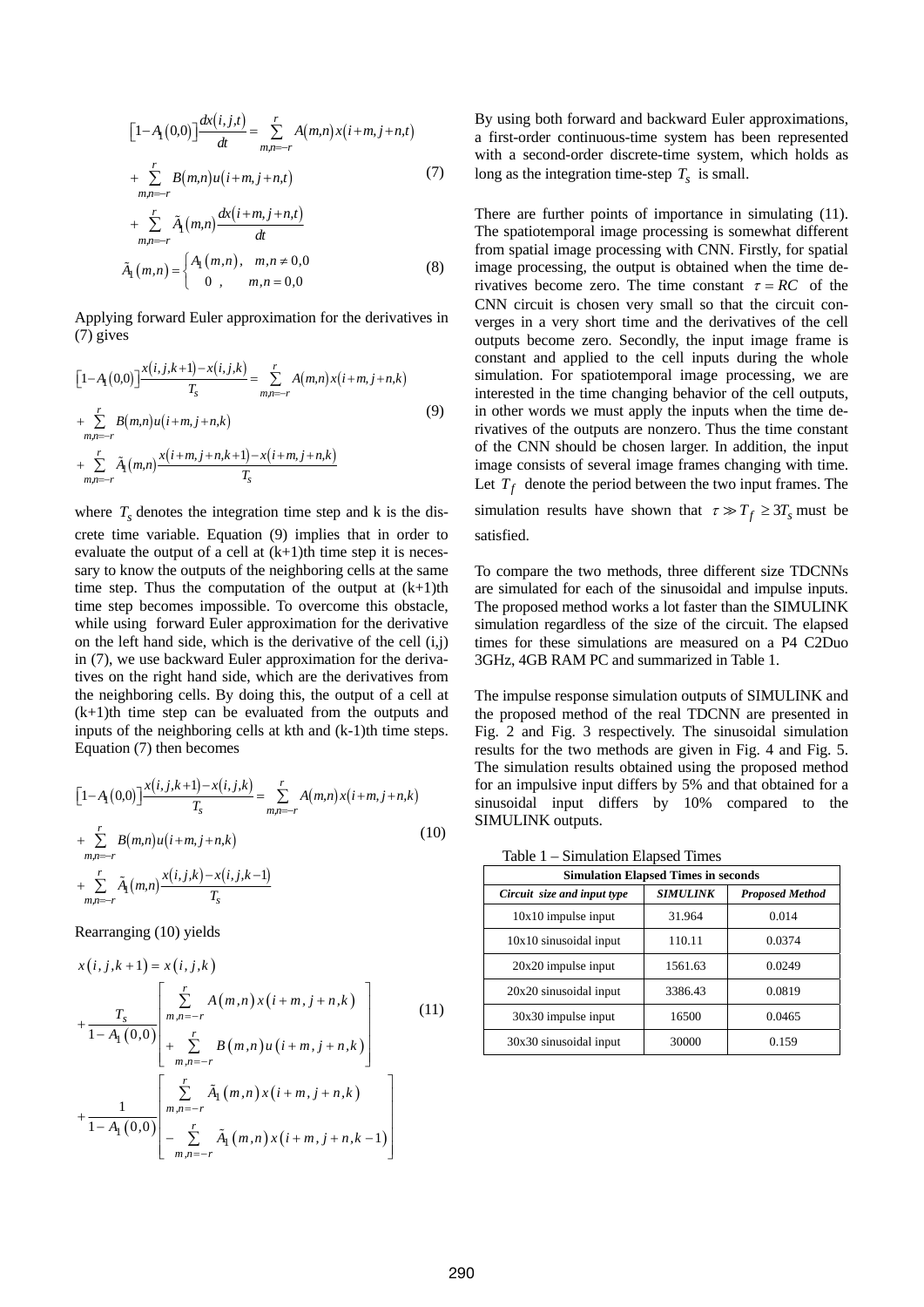

Figure 3 – Proposed algorithm's impulse response for the same templates as Fig.2



 $\overline{a}$ 

 $\ddot{a}$ 

 $\ddot{\alpha}$ 

 $\ddot{a}$ 

 $\alpha$ 

 $\alpha$ 

Figure 4 – SIMULINK sinusoidal input simulation results for several spatial frequencies. The passband of the filter is around





Figure 5 – Proposed algorithm's sinusoidal input simulation results for several spatial frequencies